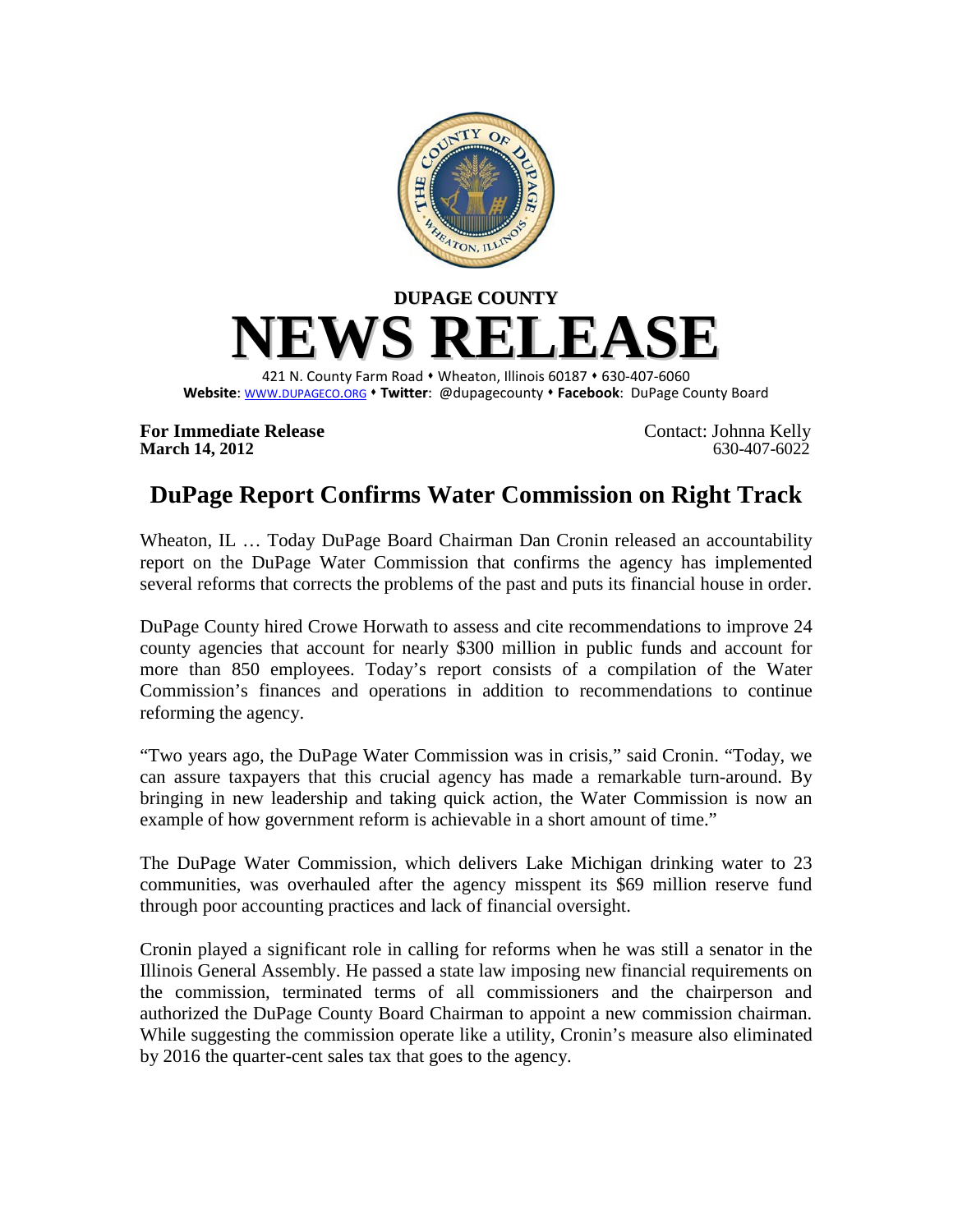"I believe this agency must operate as a public utility without a taxpayer subsidy. Lowering the sales tax rate in the County will force greater financial independence at the Commission as well as help our residents and businesses," said Cronin.

The analysis of the DuPage Water Commission shows that the agency is taking the necessary steps to better operate as a utility by adopting a rate schedule that addresses increases from the City of Chicago for the purchase of water in addition to the elimination of the sales tax in 2016 and the retirement of debt certificates in 2016.

After reviewing the progress made by the Water Commission, Crowe Horwath provided the following recommendations:

- Continue to monitor cash flow and evaluate financial results;
- Continue to increase transparency and accountability through regular communication with the public and County Board Chairman's Office;
- Continue to implement internal controls in terms of procurement, ethics and credit card policies.

Water Commission Chairman Jim Zay, who was appointed by Chairman Cronin in January of 2011, said the board has worked diligently to make the commission more accountable to DuPage taxpayers. Under his leadership, the commission outlined a reform plan that included hiring a new general manager, new treasurer and a new financial administrator.

"Long-term plans have been implemented to change the future direction of the Water Commission, yet there is still more work to do. Commissioners have been very proactive in developing strategic plans to restructure the organization both operationally and financially. Different from what was done in the past, these long-term plans were developed in an open and transparent manner with input from county and municipal leaders, along with our water customers," said Zay.

Water Commission General Manager John Spatz agreed with Zay that the agency has made significant strides in paying off the agency's debt. For example, during 2011, the agency paid off \$30 million worth of debt.

Spatz also said the commission has implemented measures to gain efficiency and to reduce costs by evaluating and renegotiating contracts for services and supplies. For example the Commission will save more than \$1 million in interest annually by renegotiating the debt certificates. The agency also estimates saving \$500,000 through a new 2-year contract with its electric supplier.

Other significant Water Commission reforms include:

- Strengthened accounting practices and internal controls;
- Reduced the workforce by three positions;
- Implemented job performance metrics;